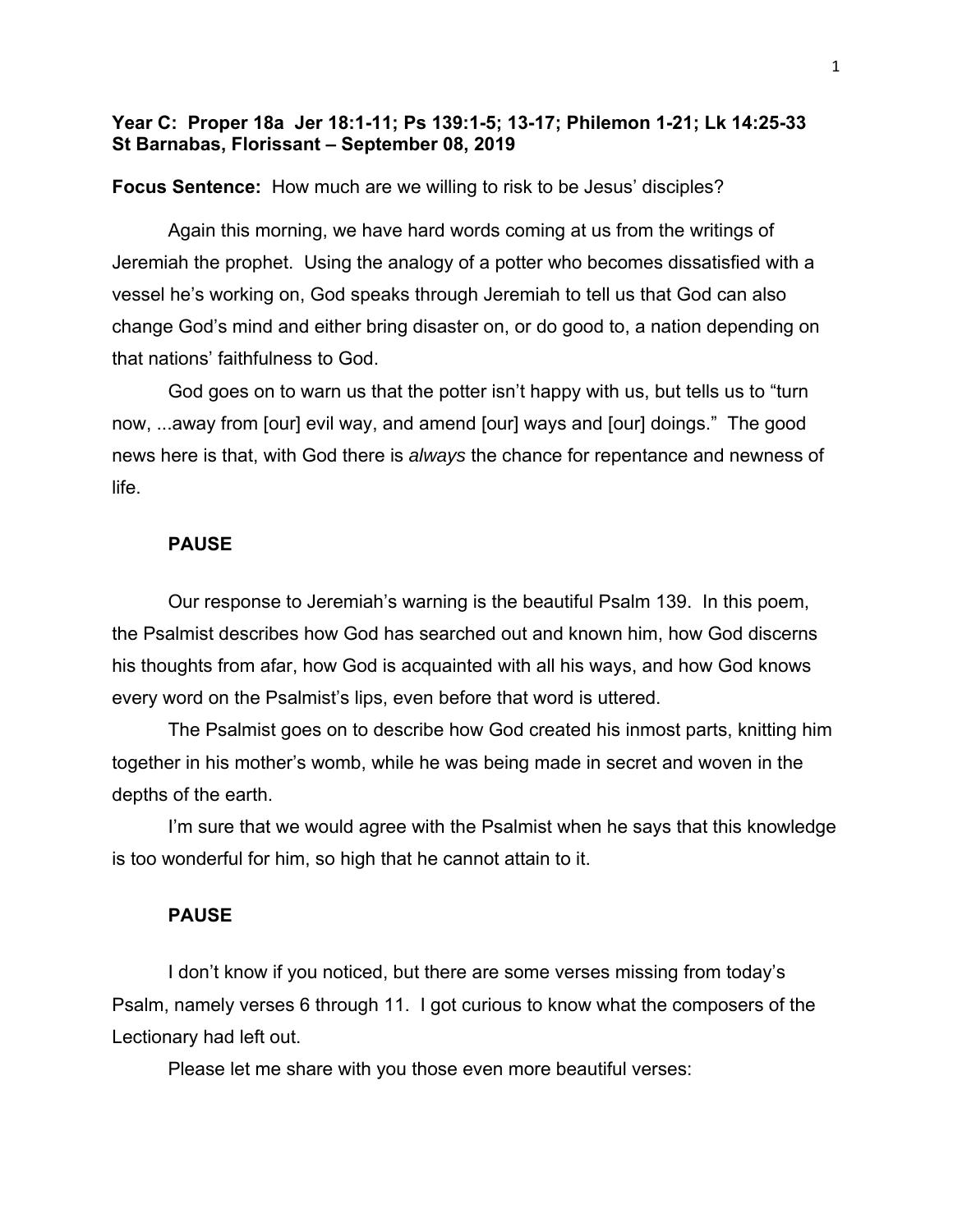- 6 Where can I go then from your Spirit? \* where can I flee from your presence?
- 7 If I climb up to heaven, you are there; \* if I make the grave my bed, you are there also.
- 8 If I take the wings of the morning \* and dwell in the uttermost parts of the sea,
- 9 Even there your hand will lead me \* and your right hand hold me fast.
- 10 If I say, "Surely the darkness will cover me, \* and the light around me turn to night,"
- 11 Darkness is not dark to you; the night is as bright as the day; \* darkness and light to you are both alike.

 In other words, sisters and brothers, what this Psalm is really telling us in these beautiful images is that God knows each and every one of us fully and completely. There is not one single thing about me that God doesn't know. And, what is even more amazing, God fully and completely loves you and loves me in spite of that complete knowledge. We are fully known and fully loved. I'm sure that each one of us has something deep down inside, something that goes sort of like this, "Oh those people really like me, but if they only knew…..such and such." Well, God knows it, and STILL loves me…….and always will.

 That really is knowledge that is "too wonderful for me, so high that I cannot attain to it."

## **PAUSE**

But how can we even begin to respond to this great love from God? Well, I believe we get at least a clue in today's Gospel reading.

### **PAUSE**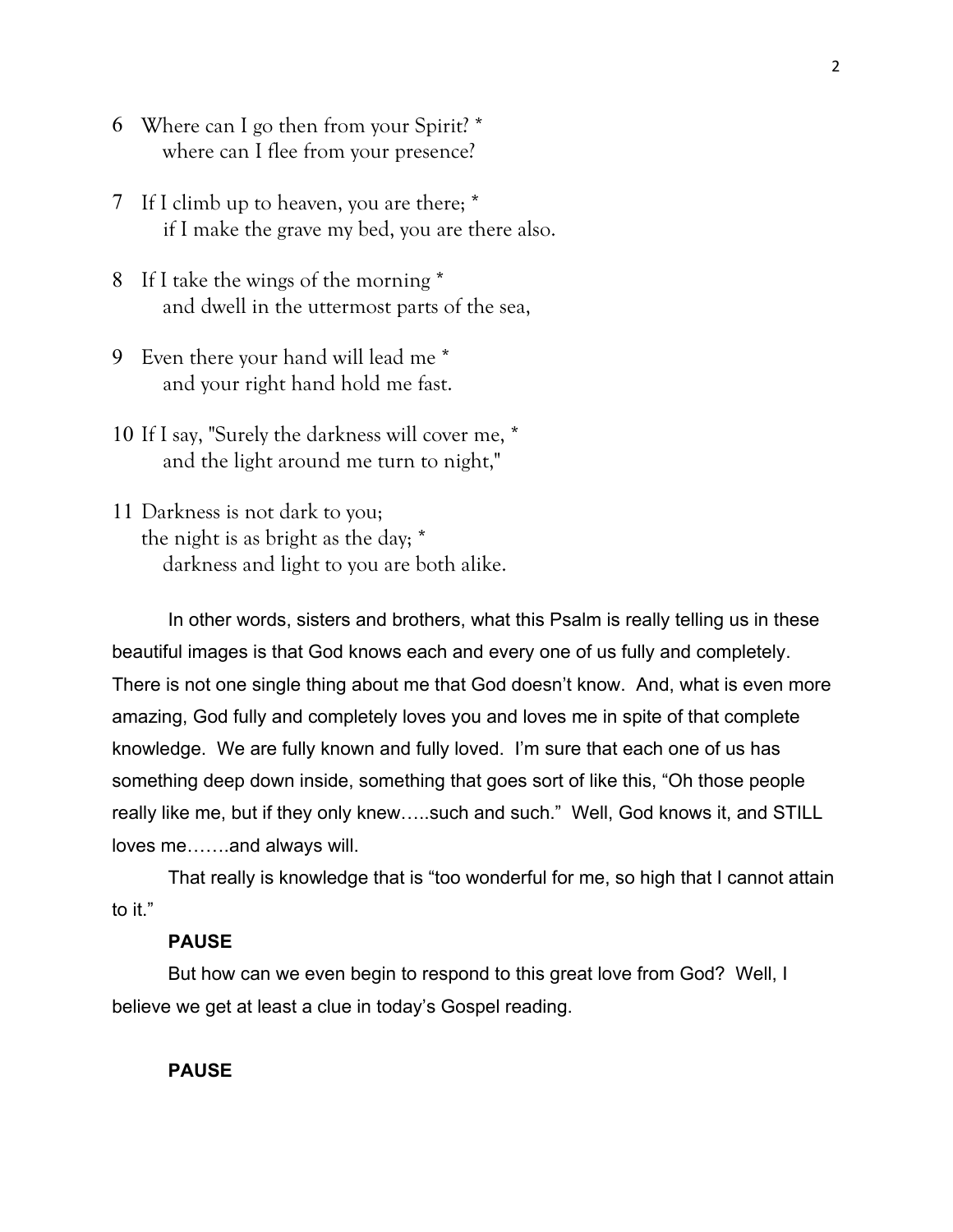Jesus seems to be demanding the impossible when he says to the large crowds, "Whoever comes to me and does not hate father and mother, wife and children, brothers and sisters, yes, and even life itself, cannot be my disciple. Whoever does not carry the cross and follow me cannot be my disciple."

You and I claim to be Jesus' disciples, we claim to be Christians, but do we really HATE our parents, our spouses and children, our siblings, and even life itself? And is this REALLY what Jesus demands of us, if we do want to be Christians, to be Jesus' disciples?

Well, the word HATE, which is used here in the New Revised Standard Version of the Bible, seems to have a lot of baggage coming with it in today's world: baggage that involves racism, sexism, oppression, violence, and anger, to name just a bit. Is Jesus then really saying that we can't be his disciples if we can't hate?

Maybe we can find out that HATE in the Semitic context of Jesus' time can be better translated as *turning away from* or *detaching oneself from* or *turning one's back on someone/something*.

Those are still tough words, but let's look at what Jesus is really saying here. Maybe you know of someone who made a decision to go to seminary and who then found out that their own parents not only refused to bless their decision but also effectively cut them off.

Maybe we've also heard stories about people who want to convert to a different religious tradition from their families or communities, and these people are also cut off. Remember in the play/movie *Fiddler on the Roof*, how Tevye reacted when his daughter fell in love with a Russian? He forbade her to marry. So they eloped, married in a Russian Orthodox village church, and she was disowned by her father.

I believe that Jesus is saying that we have to be ready to walk away from, to turn our backs on, even our families, if they stand in the way of our relationship with God.

### **PAUSE**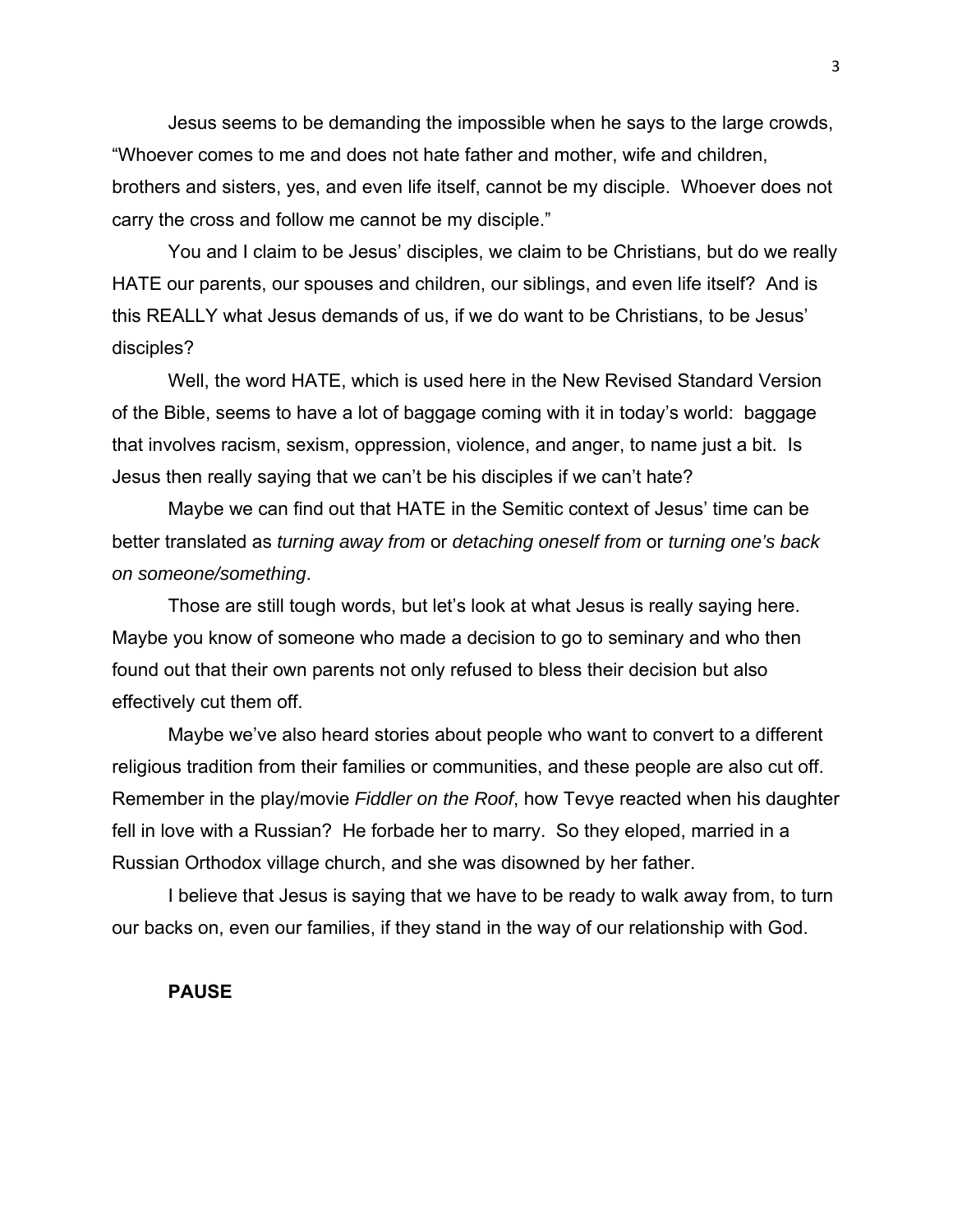And Jesus goes on to warn us that we'd better count up the true COST of the discipleship we're claiming to want. Just like the tower-builder who didn't have the resources to finish, or the king who didn't have enough troops, we had better wisely think about just what costs are involved in being Jesus' disciple. Are we ready to incur those costs?

Jesus concludes by saying that none of can become his disciples if we do not give up all our possessions.

These are more tough words from Jesus, and I believe that they are more fully understood if we remember that he is addressing them to the "crowd," many of whom were following Jesus because of what they could get FROM Jesus – food, healing, excitement. Jesus had probably had enough, and was saying, "Look, being my follower, my disciple, demands faithfulness, uncompromising love of all, willingness to endure the scorn of others, courage to change, and strength to faceup to injustice and evil *as you do something about it*. And that's just for starters."

Or, to put it yet another way, in return for being fully known, and yet fully loved by God, what are we willing to RISK in return? Those possessions Jesus is telling us we must be willing to give up, don't they include what's most dear to us? Don't they include our dearly-held opinions and prejudices? And are we willing to risk, to give up even these dearly-held possessions? Are we willing to risk change, to step off the cliff with Jesus, believing that we'll be caught and sustained by the full and complete love of God? Are we even willing to invite "them" into our church?

## **PAUSE**